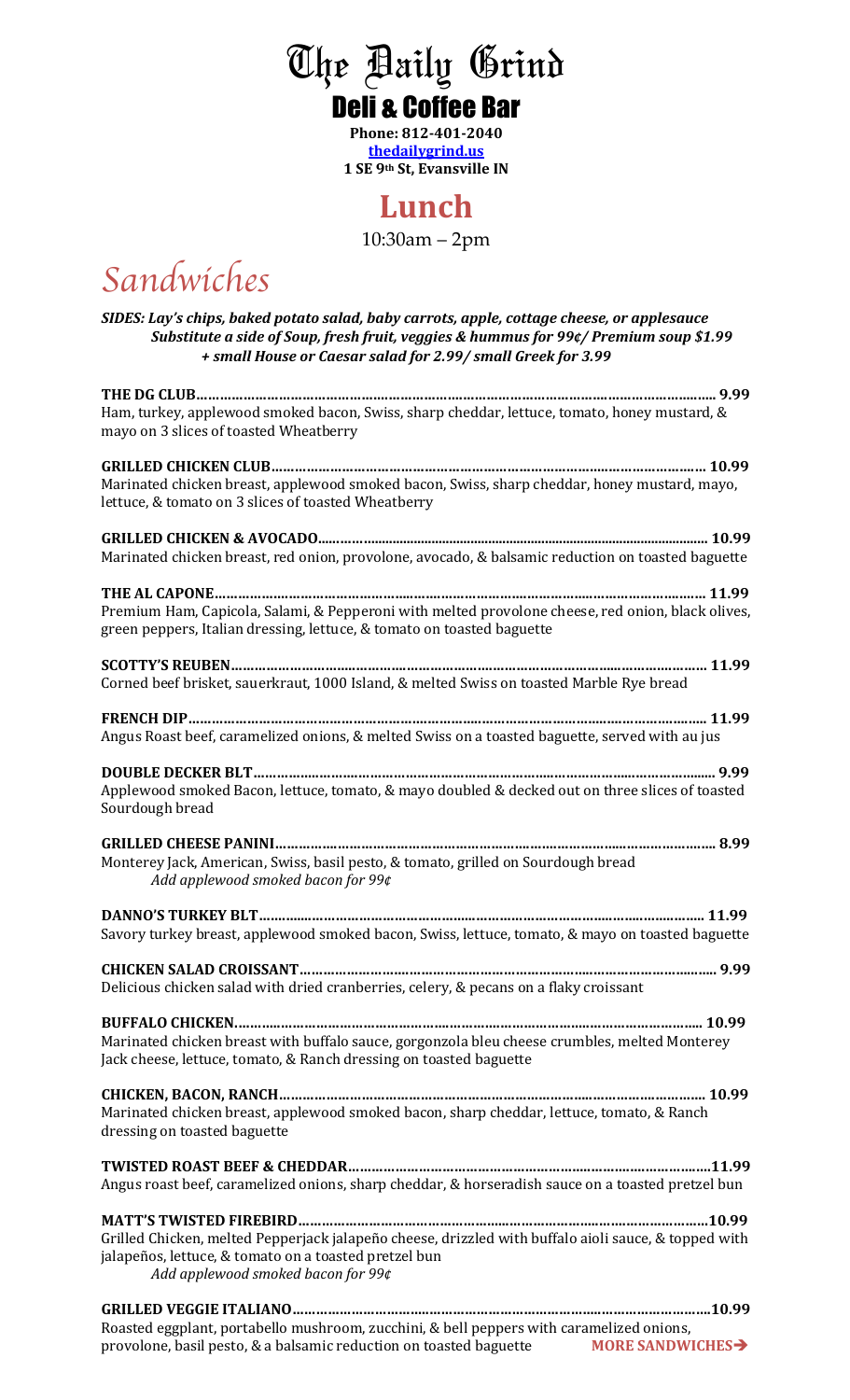| Premium Angus Philly-style steak with onion, green pepper, special seasoning, & melted provolone<br>on a toasted baguette                                                                                                                                                                                   |
|-------------------------------------------------------------------------------------------------------------------------------------------------------------------------------------------------------------------------------------------------------------------------------------------------------------|
| Marinated chicken, teriyaki sauce, jalapenos, pineapple, onion, green pepper, & melted Swiss in a<br>grilled wrap                                                                                                                                                                                           |
| Fresh mozzarella sliced off the ball, tomato slices, basil pesto, & a balsamic reduction drizzle on<br>toasted baguette                                                                                                                                                                                     |
| Premium fresh sliced Pepperoni, pizza sauce, basil pesto, melted provolone & shaved parmesan<br>cheese on a toasted baguette                                                                                                                                                                                |
| Marinated chicken, marinara, basil pesto, melted provolone & parmesan cheese on toasted baguette                                                                                                                                                                                                            |
| 1/4 lb. of roasted Portabello mushrooms, fresh mozzarella melted, basil pesto, & a balsamic reduction<br>drizzle on a toasted ciabatta bun                                                                                                                                                                  |
| Fresh chopped Romaine lettuce, shaved Parmesan, & marinated chicken tossed in Caesar dressing                                                                                                                                                                                                               |
| Vegan Sandwiches                                                                                                                                                                                                                                                                                            |
| Be sure to say Vegan!!!! A lot of these sandwiches are offered on our non-vegan menu<br>SIDES: Lay's chips, baby carrots, apple, or applesauce<br>Substitute a side of Soup, fresh fruit, veggies & hummus for 99¢/ Premium soup \$1.99<br>Add a small House or Caesar salad for 2.99/ small Greek for 3.99 |
| Breaded vegan chicken, our vegan buffalo aioli sauce, jalapeños, melted vegan cheese, lettuce, &<br>tomato on a toasted pretzel bun                                                                                                                                                                         |
| Delicious Italian style vegan meatballs, marinara sauce, melted vegan cheese, lettuce, & tomato on a<br>toasted baguette - Item may not always be available, please check with staff                                                                                                                        |
| Breaded vegan chicken, marinara sauce, melted vegan cheese, basil pesto, lettuce, & tomato on a<br>toasted ciabatta bun                                                                                                                                                                                     |
| Breaded vegan chicken, teriyaki sauce, pineapple, red onion, roasted green peppers, & vegan<br>mozzarella cheese on a toasted ciabatta bun                                                                                                                                                                  |
| Breaded vegan chicken, vegan buffalo aioli sauce, vegan cheese, lettuce, & tomato on a toasted<br>ciabatta bun                                                                                                                                                                                              |
| Breaded vegan chicken, red onion, melted vegan cheese, avocado, & balsamic reduction on a toasted<br>ciabatta bun                                                                                                                                                                                           |
| Roasted eggplant, portabello, zucchini, & bell peppers with caramelized onions, melted vegan<br>cheese, basil pesto, & a balsamic reduction on a toasted baguette                                                                                                                                           |
| Garlic Sourdough bread with basil pesto, melted vegan cheese, & tomato, grilled to perfection                                                                                                                                                                                                               |
| A delicious vegan black bean burrito made Southwest style with our house made guacamole, melted<br>pepperjack cheese, tomato, white rice, & house aioli sauce, grilled in our panini press                                                                                                                  |

*- Item may not always be available, please check with staff*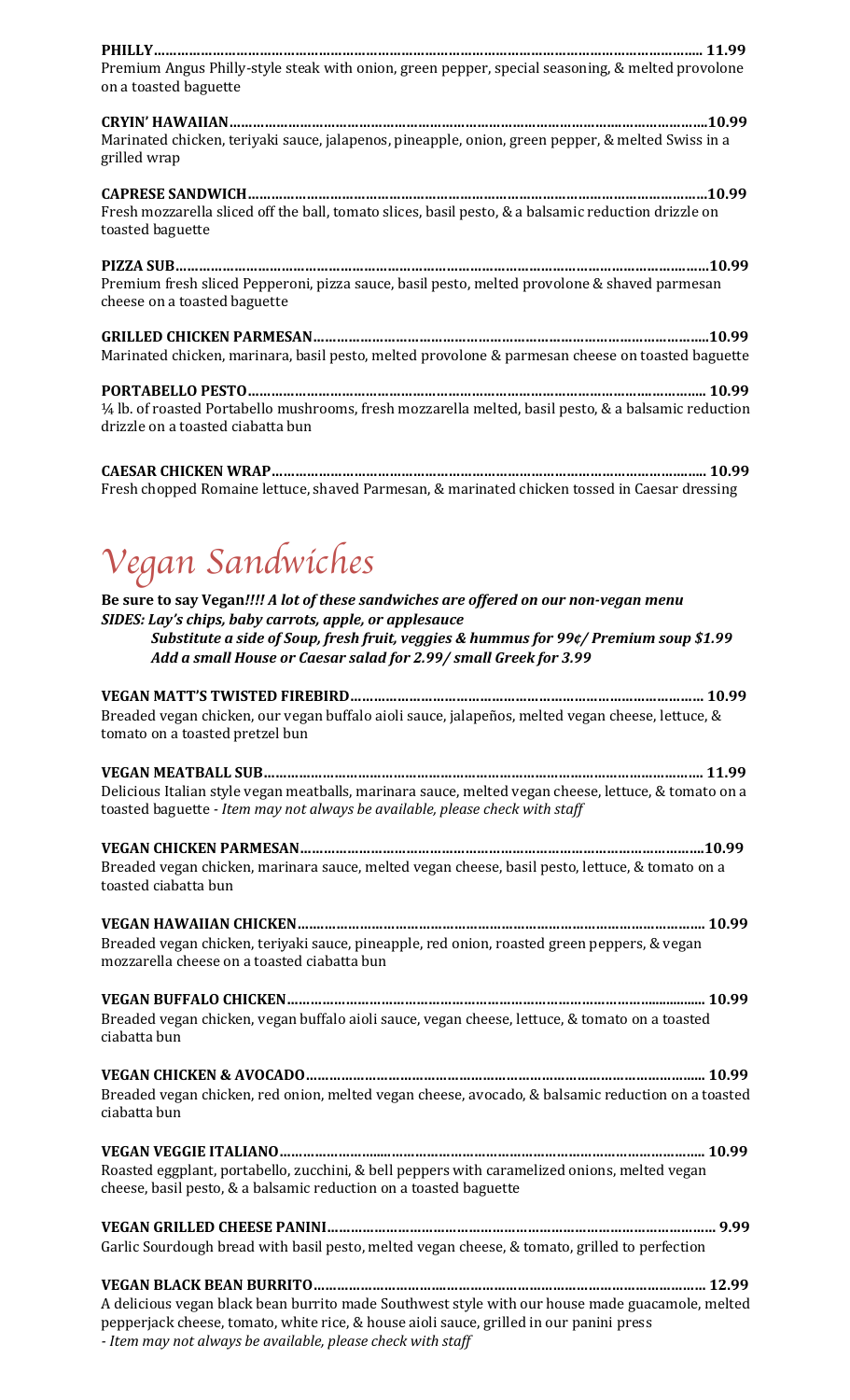*Half & Half Combos!*

**\*Soup & Sandwich \*Salad & Sandwich \*Soup & Salad**

**SELECT 2: Cup of Soup, ½ Sandwich, ½ Salad** *(½ Sandwiches priced at half)*

### *Soups*

**Cup or Bowl 4.49/ 6.99 Premium Soups 5.49/ 7.99** See our website or chalkboard for seasonal soups!

# *Salads*

| Dressings: Ranch, Caesar, Honey Mustard, 1000 Island, Blue Cheese, Greek<br>Vegan Dressings: Mama's House, French, Vegan Greek, Italian, Balsamic Vinaigrette, Oil &<br>Vinegar (Sub VEGAN!! Available for most salads)                                                                                                                                   |
|-----------------------------------------------------------------------------------------------------------------------------------------------------------------------------------------------------------------------------------------------------------------------------------------------------------------------------------------------------------|
| Mixed greens with tomato, cucumber, carrots, sharp cheddar cheese, & croutons                                                                                                                                                                                                                                                                             |
| Romaine, feta cheese, kalamata olives, tomato, cucumber, & red onion with Greek dressing                                                                                                                                                                                                                                                                  |
| Danno's marinated turkey loin, avocado, strawberries, blueberries, dried cranberries, red onion,<br>and candied walnuts over fresh spinach with Mama's House Dressing<br>(Mama's House Dressing is a white balsamic recipe created by Tara's Mom; Danno is named after<br>Tara's Dad who found the delicious turkey & used to serve it at family dinners) |
| Romaine, marinated grilled chicken, shaved Parmesan, & croutons with Caesar dressing                                                                                                                                                                                                                                                                      |
| Spinach, marinated chicken, applewood smoked bacon, avocado, Gorgonzola bleu cheese crumbles,<br>& red onions                                                                                                                                                                                                                                             |
| A fresh wedge of lettuce with marinated grilled chicken, chopped applewood smoked bacon,<br>tomato, onion, Gorgonzola bleu cheese crumbles, & Gorgonzola dressing                                                                                                                                                                                         |
| Mixed greens with marinated grilled chicken breast, strawberries, Gorgonzola bleu cheese<br>crumbles, & candied walnuts                                                                                                                                                                                                                                   |
| Mixed greens with fresh apple slices, dried cranberries, blueberries, strawberries, feta cheese, &<br>candied walnuts -Add marinated chicken for \$3                                                                                                                                                                                                      |
| Mixed greens with our delicious chicken salad, cucumber, tomato, & carrots                                                                                                                                                                                                                                                                                |
| Romaine lettuce with chopped ham, turkey, apple-wood smoked bacon, cheddar, Swiss, & tomato                                                                                                                                                                                                                                                               |
| Romaine lettuce with chopped ham, pepperoni, salami, capicola, & provolone cheese with black<br>olive, green pepper, red onion, & diced tomato; served with a side of Italian dressing                                                                                                                                                                    |

# *Cold Beverages*

**COKE, DIET COKE, SPRITE, MELLOW YELLOW, MR. PIBB, LEMONADE, ICED TEA** (sweet or unsweet), BOTTLED WATER................................2.49 *-Milk, Orange Juice, & Apple Juice are available upon request*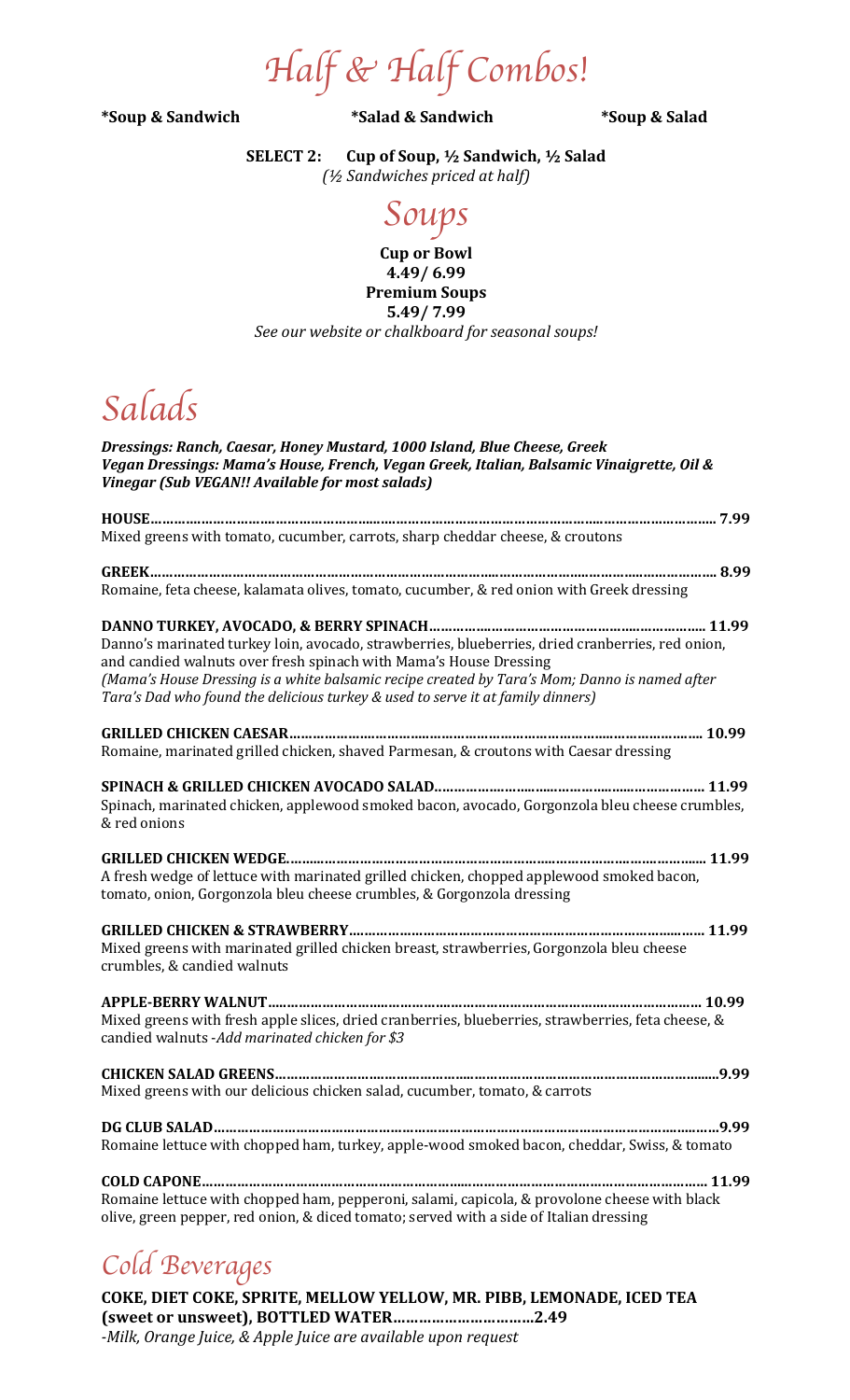*Coffee Bar*

**Espresso Beverages are traditional & start with a DOUBLE shot;** 20 oz Beverages are made with a triple shot

-Skinny Espresso Beverages available for no extra charge *-Sub Soy, Almond, or Coconut Milk for 50¢*

| All made hot unless otherwise specified         | 12oz | 16oz | 20 <sub>oz</sub> |
|-------------------------------------------------|------|------|------------------|
| <b>CAPPUCCINO</b> (Americanized)                | 3.79 | 4.49 | 4.99             |
| Espresso, steamed milk, & milk foam             |      |      |                  |
| -See the Gibraltar for a Traditional Cappuccino |      |      |                  |
| <b>LATTE</b>                                    | 3.79 | 4.49 | 4.99             |
| Espresso & steamed milk                         |      |      |                  |
| <b>MOCHA/ FLAVORED LATTE</b>                    | 4.29 | 4.99 | 5.49             |
| Espresso, mocha, & steamed milk                 |      |      |                  |
| -See Latte flavors below!                       |      |      |                  |
| <b>AMERICANO</b>                                | 3.29 | 3.99 | 4.49             |
| Espresso & Hot water                            |      |      |                  |
| <b>CAFÉ AU LAIT</b>                             | 3.29 | 3.99 | 4.49             |
| Brewed coffee & steamed milk                    |      |      |                  |
| <b>CAFÉ BREVE</b>                               | 4.29 | 4.99 | 5.49             |
| Espresso & Steamed half & half                  |      |      |                  |
| <b>CHAI TEA LATTE</b>                           | 4.29 | 4.99 | 5.49             |
| Chai with steamed milk (+\$1 for Dirty Chai)    |      |      |                  |
| THE CENTRAL PERK<br>♥                           | 4.29 | 4.99 | 5.49             |
| Our Sweet House Specialty Espresso Beverage     |      |      |                  |
| <b>FRAPPE</b>                                   | 4.79 | 5.49 | 5.99             |

*FLAVORS: Mocha, White Mocha, Caramel, Vanilla, Spanish, Butter Pecan, Cinnamon Dulce, Macadamia, Peanut Butter, PB Cup, Toffee Nut, Heath Bar, Hazelnut, French Vanilla, Peppermint, Peppermint Mocha, Turtle, Lavender, Pumpkin Spice Sugar Free: Vanilla, Caramel, Chocolate* 

*Small cups with a big punch* **3.49**

FLAT WHITE - WARNING: LIKE ALL OUR BEVERAGES, THIS IS MADE TRADITIONAL-Espresso and steamed milk in a 6 oz cup *-For a larger, Americanized version of the Flat White, order our latte*  $\mathcal O$ **GIBRALTAR** -THE TRADITIONAL CAPPUCCINO-Equal parts espresso  $&$  steamed milk in a Gibraltar glass **CORTADO** Double shot of espresso with a bit of steamed milk **ESPRESSO MACCHIATO - THE TRADITIONAL MACCHIATO-**Espresso with a dollop of milk foam *-A* "Caramel Macchiato," is a fancy way to say Caramel Latte, and we have those  $\mathcal O$ 

#### **CAFÉ BOMBÓN 5.99**

Spanish leche azucar, espresso, & milk foam *-A tasty dessert beverage* 

| <b>ESPRESSO SHOTS</b>            | <b>SINGLE</b> | <b>DOPPIO</b>                              | <b>TRIPLE</b>                                       | <b>QUAD</b>                                                              |
|----------------------------------|---------------|--------------------------------------------|-----------------------------------------------------|--------------------------------------------------------------------------|
|                                  | 2.49          | 2.79                                       | 3.29                                                | 3.49                                                                     |
| <b>HOT TEA</b> (bagged in house) |               | 12oz<br>2.49                               | <u>160z</u>                                         | 20 <sub>oz</sub><br>3.49 (Double bag)                                    |
| <b>HOUSE BREWED COFFEE</b>       |               | 2.69                                       | 2.99                                                | 3.29                                                                     |
| <b>PIP (I P C I</b>              |               | $\alpha$ $\sim$ $\alpha$ $\alpha$ $\alpha$ | $\mathbf{r}$ $\mathbf{r}$ $\mathbf{r}$ $\mathbf{r}$ | $\mathbf{v}$ . $\mathbf{v}$ , $\mathbf{v}$ , $\mathbf{v}$ , $\mathbf{v}$ |

*-Red Eye* (or Lazy Eye for decaf) \$1, Black Eye \$2, Dead Eye \$3 (Espresso shots +I, II, III)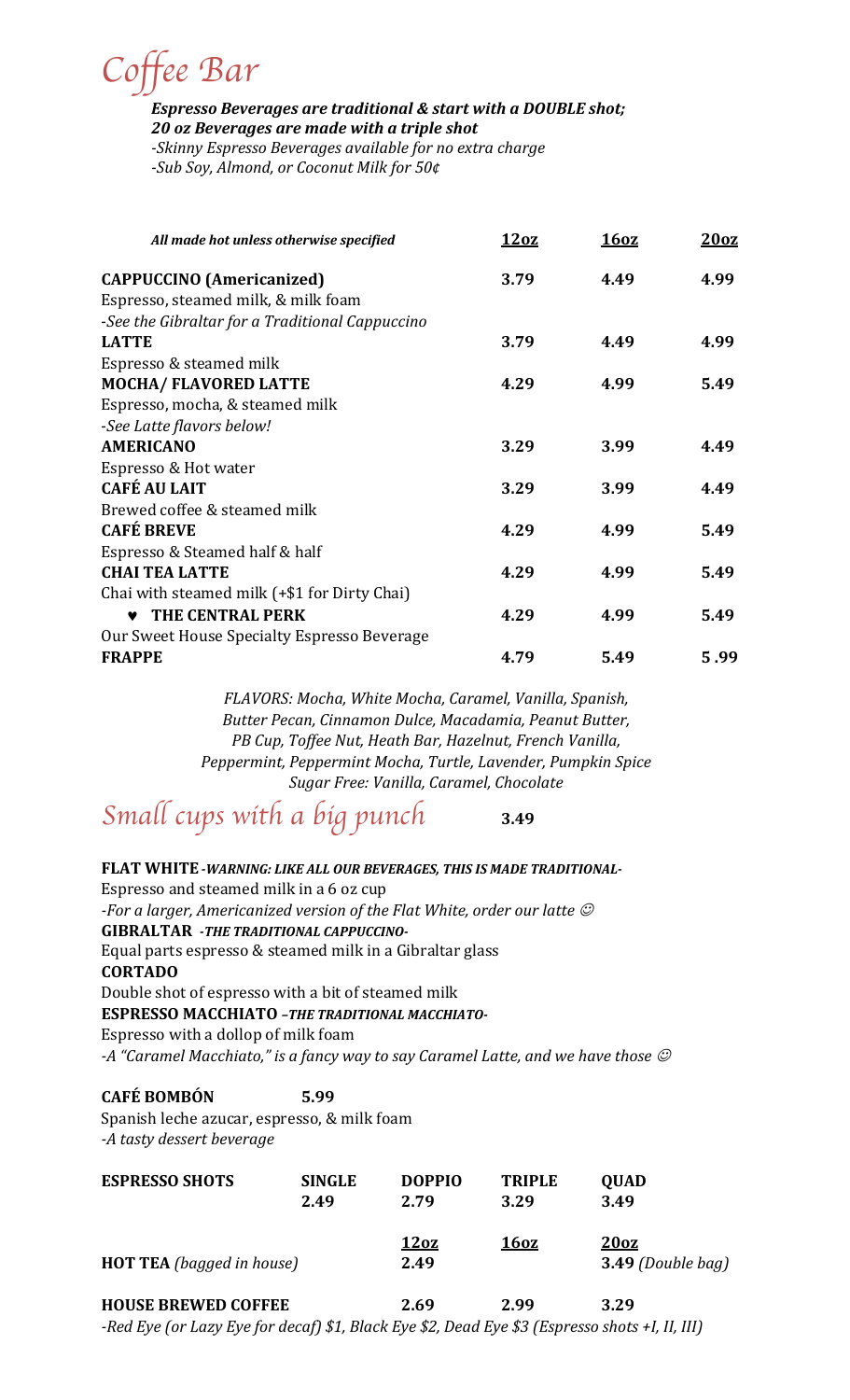## **Tara's Baked Goodies**

#### **All made from scratch & made with lots o' love**

| A delicious pastry made using Pure Madagascar Vanilla Beans for the filling. The pastry dough takes   |
|-------------------------------------------------------------------------------------------------------|
| two days to prepare & is made using a combination of specialty flours & ingredients. The dough is     |
| partially baked until ordered. We add the filling then bake the rest of the way in our high-speed 45- |
| second oven. We then drizzle some of our house made icing on top                                      |
|                                                                                                       |
| This decadent blueberry muffin is baked with fresh blueberries & a combination of specialty flours    |
| & ingredients                                                                                         |
|                                                                                                       |
| A fluffy Cinnamon Roll baked using specialty flours, sugars, & ingredients. The dough takes a full    |
| day to prepare before rolling it up, cutting, proofing, & baking. Served with made from scratch       |
| cream cheese icing                                                                                    |
| Vegan available upon request!                                                                         |
|                                                                                                       |
| No-bake cookie: A dense and delicious cookie prepared using Vegan ingredients, but you can't tell!    |
| Old-fashioned fudge brownie: Our delicious chocolate chip brownie (not Vegan)                         |
| $\alpha$ isaas lee aliin aaaliin $\beta$ neal)                                                        |

**CHOCOLATE CHIP COOKIE/ + PECANS ………………………………………..……………………..…. 2.49/ 2.79** A large made-from-scratch cookie with chocolate chips, pecans for those who want them, specialty flours, & ingredients. This cookie is baked to perfection with a slightly crisp edge and soft inside

## **Kiddo's Lunch**

#### *Kiddo meals include a side of choice (For guests aged 12 yrs & under)*

*SIDES: Lay's chips, baked potato salad, baby carrots, apple, cottage cheese, or applesauce Substitute a side of Soup, veggies & hummus, fresh fruit for 99¢/ Premium soup* \$1.99 Add a small House or Caesar salad for 2.99/ small Greek for 3.99 **KIDDO GRILLED CHEESE……………………………………………………………………….………………….……... 5.99** Melted American cheese grilled on Sourdough bread **KIDDO VEGAN GRILLED CHEESE……………………………………………………….……………………………... 6.99** Melted Vegan cheese grilled on Sourdough bread **KIDDO GRILLED HAM (or TURKEY) & CHEESE………….…………………………..…………………………. 6.99** Fresh sliced Ham & American cheese, grilled on Sourdough bread **KIDDO CLUB………………………………..………………………………………………………………..…………………. 7.99** Ham, Turkey, apple-wood smoked bacon, sharp cheddar, Swiss, honey mustard, & mayo on toasted Sourdough bread **KIDDO GRILLED CHICKEN & CHEESE………………………………….……..…………………………………..…. 7.99** Marinated chicken & American cheese grilled on Sourdough bread *Sub Vegan available*  **KIDDO PB & J……………………………………….……………………………………………………………………..……. 5.99** Creamy peanut butter & grape jelly on white Sourdough bread *Naturally Vegan item*

### *Kiddo Beverages*

**COKE, DIET COKE, SPRITE, MELLOW YELLOW, MR. PIBB, LEMONADE, ORANGE JUICE, MILK, APPLEJUICE, ICED TEA (sweet or unsweet)……………………………………….………1.49¢**